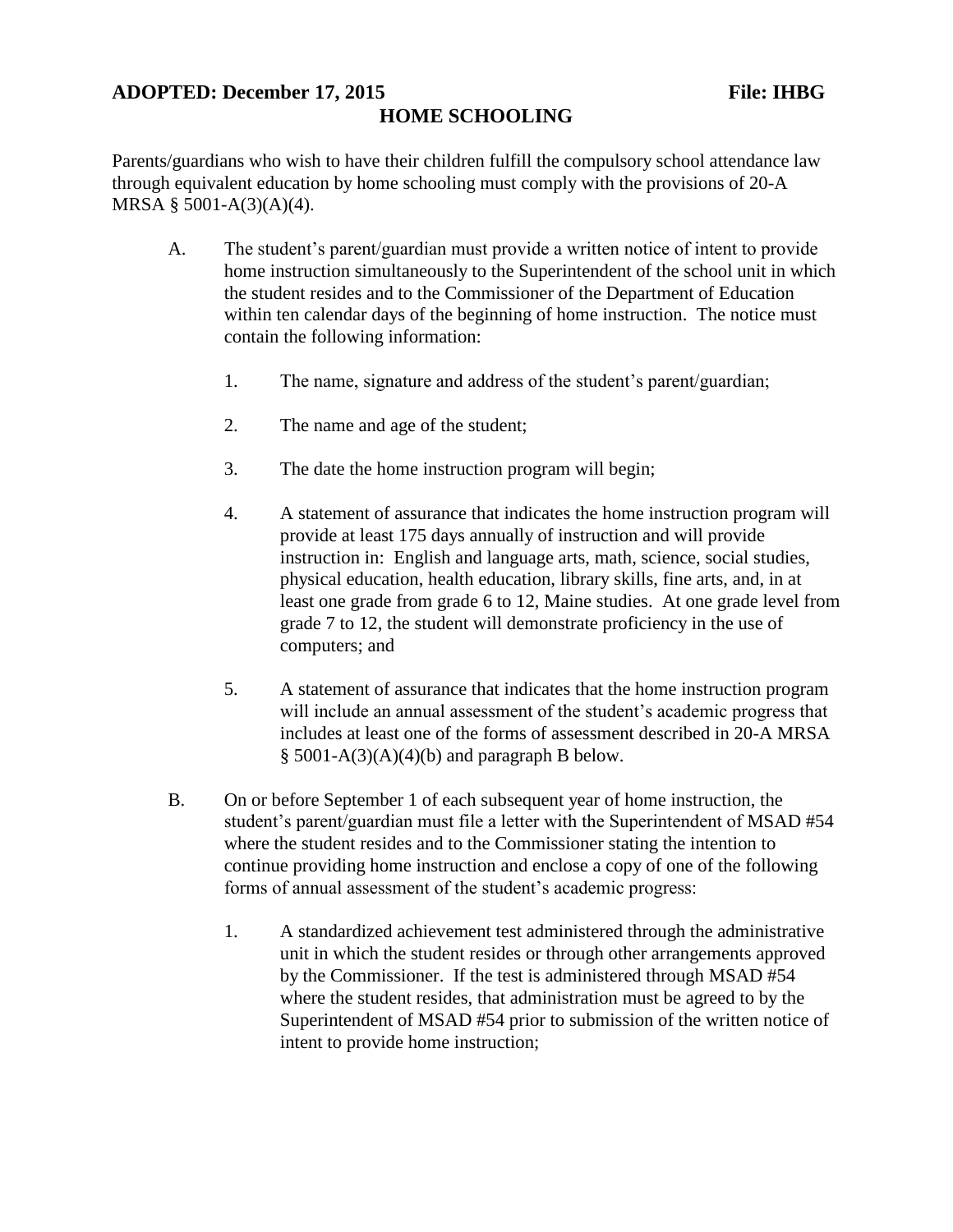## **FILE: IHBG**

- 2. A test developed by the Superintendent/designee of MSAD #54 in which the student resides appropriate to the student's home instruction program, which must be agreed to by the Superintendent of the administrative unit prior to submission of the written notice of intent to provide home instruction;
- 3. A review and acceptance of the student's progress by an identified individual who holds a current Maine teacher's certificate;
- 4. A review and acceptance of the student's progress based on, but not limited to, a presentation of an educational portfolio of the student to a local area home schooling support group whose membership for this purpose includes a currently certified Maine teacher or administrator; or
- 5. A review and acceptance of the student's progress by a local advisory board selected by the Superintendent of MSAD #54 where the student resides that includes one MSAD #54 employee and two home instruction tutors. A "home instruction tutor" means the parent/guardian or other person who acts or will act as a primary teacher of the student in the home instruction program. This provision must be agreed to by the Superintendent of MSAD #54 where the student resides prior to submission of the written notice of intent to provide home instruction.
- C. Dissemination of any information filed under 20-A MRSA § 5001-A(3)(A) (which applies to alternatives to attendance at public day school, including home schooling) is governed by the provisions of 20-A MRSA § 6001 (dissemination of information); the federal Family Educational Rights and Privacy Act of 1974, 20 USC § 1232g (2002); and the federal Education for All Handicapped Children Act of 1975, 20 USC § 1401-1487 (2002), except that "directory information" as defined by the federal Family Educational Rights and Privacy Act (FERPA) is confidential and is not subject to public disclosure unless the parent/guardian specifically permits disclosure in writing or a judge orders otherwise. Copies of any information filed under 20-A MRSA § 5001-A(3)(A) must be maintained by the student's parent/guardian until the home instruction program concludes. The records must be made available to the Commissioner upon request.
- D. If the home instruction program is discontinued, students of compulsory school age must be enrolled in a public school or an equivalent instruction alternative as provided for by law. The receiving school shall determine the placement of the student. At the secondary level, the principal of the receiving school shall determine the value of the prior educational experience toward meeting the standards of Maine's system of Learning Results.

The Board accepts no responsibility for the unit in the application, review, approval, or oversight of home instruction programs except as provided for by law or this policy.